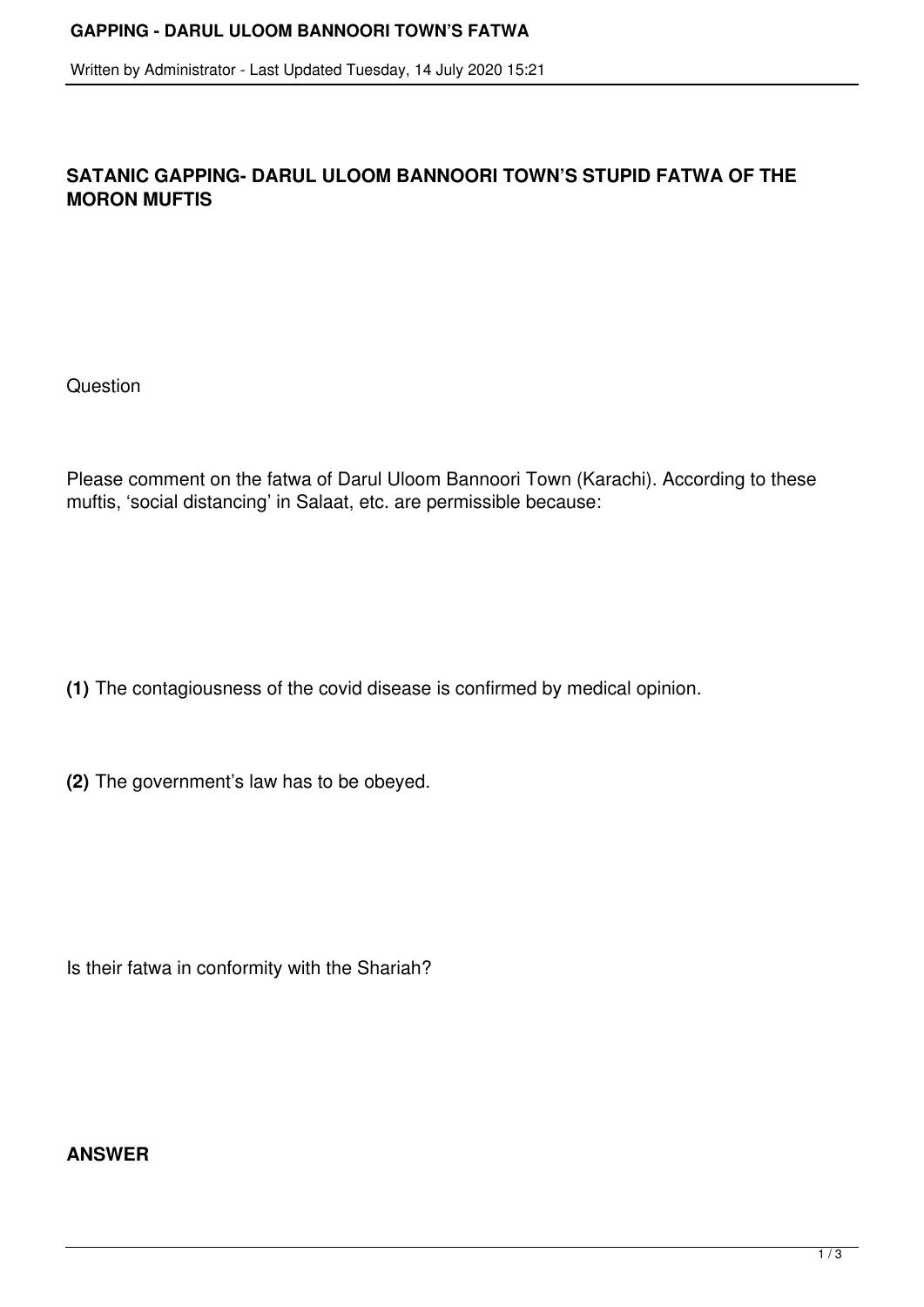## **GAPPING - DARUL ULOOM BANNOORI TOWN'S FATWA**

Written by Administrator - Last Updated Tuesday, 14 July 2020 15:21

There are two shariats: The Shariah of Allah Ta'ala and the shariat of Iblees who is the ustaadh of the government, the medical juhala and these moron bootlicking muftis.

The first ground presented by these *maajin* (moron, stupid, scoundrel) muftis is kufr. Regarding the second stupidity, nothing supersedes Allah's Law.

There is absolutely no need for stupid fatwas to bootlick and appease the atheist medical juhala who excrete plain Ibleesi drivel. The government does not compel any molvi to excrete rubbish in the name of the Shariat. The profession of these moron muftis is bootlicking for the acquisition of money, stupid name and fame. They are pursuing worldly carrion under Deeni guise.

This Darul Uloom as well as Darul Uloom Deoband and most other Darul Ulooms have diverted from *Siraatul Mustaqeem.* They are plodding the devil's path to Jahannam. They all have become agents of shaitaan, hence they now excel in western liberalism.